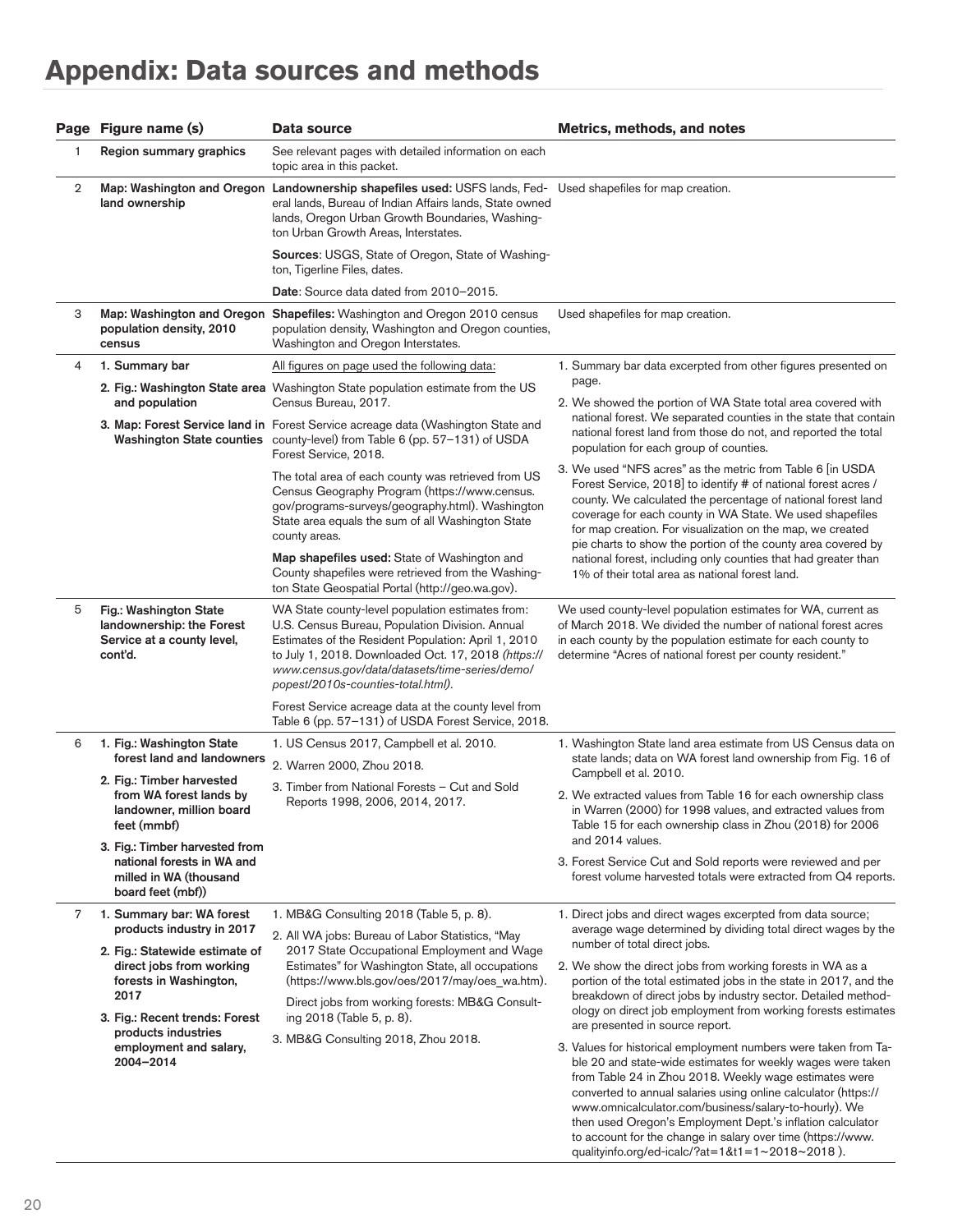|    | Page Figure name (s)                                                                                                   | Data source                                                                                                                                                                                                                                                                                               | Metrics, methods, and notes                                                                                                                                                                                                                                                                                                                                                                                                                                                                                 |
|----|------------------------------------------------------------------------------------------------------------------------|-----------------------------------------------------------------------------------------------------------------------------------------------------------------------------------------------------------------------------------------------------------------------------------------------------------|-------------------------------------------------------------------------------------------------------------------------------------------------------------------------------------------------------------------------------------------------------------------------------------------------------------------------------------------------------------------------------------------------------------------------------------------------------------------------------------------------------------|
| 8  | 1. Map: WA Mill Economic<br>Zones:                                                                                     | 1. State of Washington and County shapefiles used,<br>described for map on p.4.                                                                                                                                                                                                                           | 1. We used the same state map as described from p. 4, Mill Eco-<br>nomic Zone boundaries follow county lines and were created<br>in ArcGIS.                                                                                                                                                                                                                                                                                                                                                                 |
|    | 2. Table: Number of mills<br>in Washington per Mill<br>Economic Zone by year                                           | 2. WA Department of Natural Resources Mill Reports:<br>Larsen 1998, Smith 2006, and Smith 2014.                                                                                                                                                                                                           | 2. We identified the counties and national forests that overlapped<br>(fully or partially) with Mill Economic Zone boundaries and<br>grouped mill abundances by economic zones during snapshot<br>years using ArcGIS.                                                                                                                                                                                                                                                                                       |
| 9  | Fig.: Mills in Washington:<br>Snapshots over time                                                                      | See p. 8 sources                                                                                                                                                                                                                                                                                          | We show the number of mills in each county according to bins<br>for three distinct snapshot years. We extracted mill number, type<br>and county location from Table 1 in DNR reports.                                                                                                                                                                                                                                                                                                                       |
| 10 | 1. Summary bar                                                                                                         | All figures on page used the following data:                                                                                                                                                                                                                                                              | 1. Summary bar data excerpted from other figures presented on                                                                                                                                                                                                                                                                                                                                                                                                                                               |
|    | 2. Fig.: Oregon State area<br>and population                                                                           | Oregon State population estimate from the US Cen-<br>sus Bureau, 2017.                                                                                                                                                                                                                                    | page.<br>2. We showed the portion of OR State total area covered with                                                                                                                                                                                                                                                                                                                                                                                                                                       |
|    | <b>Oregon State counties</b>                                                                                           | 3. Map: Forest Service land in Forest Service acreage data (Oregon State and<br>county-level) from Table 6 (pp. 57-131) of USDA<br>Forest Service, 2018.                                                                                                                                                  | national forest. We separated counties in the state that contain<br>national forest land from those do not, and reported the total<br>population for each group of counties.                                                                                                                                                                                                                                                                                                                                |
|    |                                                                                                                        | The total area of each county was retrieved from US<br>Census Geography Program (https://www.census.<br>gov/programs-surveys/geography.html).                                                                                                                                                             | 3. We used "NFS acres" as the metric from Table 6 [in USDA<br>Forest Service, 2018] to identify # of national forest acres /<br>county. We calculated the percentage of national forest land<br>coverage for each county in OR State. We used shapefiles<br>for map creation. For visualization on the map, we created<br>pie charts to show the portion of the county area covered by<br>national forest, including only counties that had greater than<br>1% of their total area as national forest land. |
| 11 | Fig: Oregon State<br>landownership: the Forest<br>Service at a county level,<br>cont'd.                                | OR State county-level population estimates from:<br>U.S. Census Bureau, Population Division. Annual<br>Estimates of the Resident Population: April 1, 2010<br>to July 1, 2018. Downloaded Oct. 17, 2018 (https://<br>www.census.gov/data/datasets/time-series/demo/<br>popest/2010s-counties-total.html). | We used county-level population estimates for OR, current as of<br>March 2018. We divided the number of national forest acres in<br>each county by the population estimate for each county to deter-<br>mine "Acres of national forest per county resident."                                                                                                                                                                                                                                                |
|    |                                                                                                                        | Forest Service acreage data at the county level from<br>Table 6 (pp. 57-131) of USDA Forest Service, 2018.                                                                                                                                                                                                |                                                                                                                                                                                                                                                                                                                                                                                                                                                                                                             |
| 12 | 1. Fig.: Oregon State forest                                                                                           | 1. OFRI 2019, Donnegan et al. 2008.                                                                                                                                                                                                                                                                       | 1. Oregon State land area estimate from OFRI 2019; data on OR                                                                                                                                                                                                                                                                                                                                                                                                                                               |
|    | land and landowners<br>2. Fig.: Timber harvested<br>from OR forest lands by<br>landowner, million board<br>feet (mmbf) | 2. PNW-GTR-681 (2003), PNW-GTR-868 (2008),<br>PNW-GTR-942 (2013).                                                                                                                                                                                                                                         | forest land ownership from Fig. 16 of Donnegan et al. 2010.<br>2. We used timber harvested (mmbf) in Oregon by ownership                                                                                                                                                                                                                                                                                                                                                                                    |
|    |                                                                                                                        | 3. US Forest Service Cut and Sold Reports for Fourth<br>Quarter for 2003, 2008, 2013, 2017. Region 6.<br>(https://www.fs.fed.us/forestmanagement/prod-<br>ucts/cut-sold/index.shtml).                                                                                                                     | class from each of the 3 GTR reports (Table 3 in GTR-681,<br>Table 7 in GTR-868, and Table 2 in GTR-942).                                                                                                                                                                                                                                                                                                                                                                                                   |
|    | 3. Fig. Timber harvested from<br>national forests in OR and<br>milled in OR (thousand<br>board feet (mbf))             |                                                                                                                                                                                                                                                                                                           | 3. We extracted mbf from each forest from the Q4 Cut & Sold<br>reports for 2003, 2008 and 2013. 2017 estimates of total<br>harvest came from same sources.                                                                                                                                                                                                                                                                                                                                                  |
| 13 | 1. Summary bar: OR forest                                                                                              | 1. OFRI 2019.                                                                                                                                                                                                                                                                                             | 1. We used summarized information from the OFRI current<br>employment and wage data. These data were collected in<br>partnership with ODF and OED.                                                                                                                                                                                                                                                                                                                                                          |
|    | products industry in 2017                                                                                              | 2. OFRI 2019.                                                                                                                                                                                                                                                                                             |                                                                                                                                                                                                                                                                                                                                                                                                                                                                                                             |
|    | 2. Fig.: Statewide estimate of<br>direct jobs from working<br>forests in OR, 2017                                      | 3. Oregon Forest Resource Institute. Oregon Forest<br>Facts 2017-2018 edition: Employment. (http://ore-<br>gonforestfacts.org/#employment), Zhou 2018.                                                                                                                                                    | 2. We show the direct jobs from working forests in OR as a<br>portion of the total estimated jobs in the state in 2017, and<br>the breakdown of direct jobs by industry sector as presented<br>in report.                                                                                                                                                                                                                                                                                                   |
|    | 3. Fig.: Recent trends: Forest<br>products industries<br>employment and salary,<br>2004-2014                           |                                                                                                                                                                                                                                                                                                           |                                                                                                                                                                                                                                                                                                                                                                                                                                                                                                             |
|    |                                                                                                                        |                                                                                                                                                                                                                                                                                                           | 3. Historical values for employment numbers were taken from<br>Table 20 from Zhou et al. 2018 from Table 24. Weekly<br>wage estimates were converted to annual salaries using<br>online calculator (https://www.omnicalculator.com/busi-<br>ness/salary-to-hourly). We then used Oregon's Employ-<br>ment Dept.'s inflation calculator to account for the change<br>in salary over time (https://www.qualityinfo.org/ed-ical-<br>$c$ /?at=1&t1=1~2018~2018).                                                |
| 14 | 1. Map: OR Mill Economic<br><b>Zones</b>                                                                               | 1. State of Oregon and County shapefiles. Mill<br>Economic Zones were delineated by US Forest                                                                                                                                                                                                             | 1. Mill Economic Zone boundaries follow county lines and were<br>created in ArcGIS.                                                                                                                                                                                                                                                                                                                                                                                                                         |
|    | 2. Table: Number of mills in<br>Oregon per Mill Economic<br>Zone by year                                               | Service FIA and used in the reports noted below.<br>2. Mill totals, type, and location were extracted from<br>the following reports: PNW-GTR-681 (2003),<br>PNW-GTR-868 (2008), PNW-GTR-942 (2013).                                                                                                       | 2. We identified the counties and national forests that overlapped<br>(fully or partially) with Mill Economic Zone boundaries and<br>grouped mill abundances by economic zones during snapshot<br>years using ArcGIS.                                                                                                                                                                                                                                                                                       |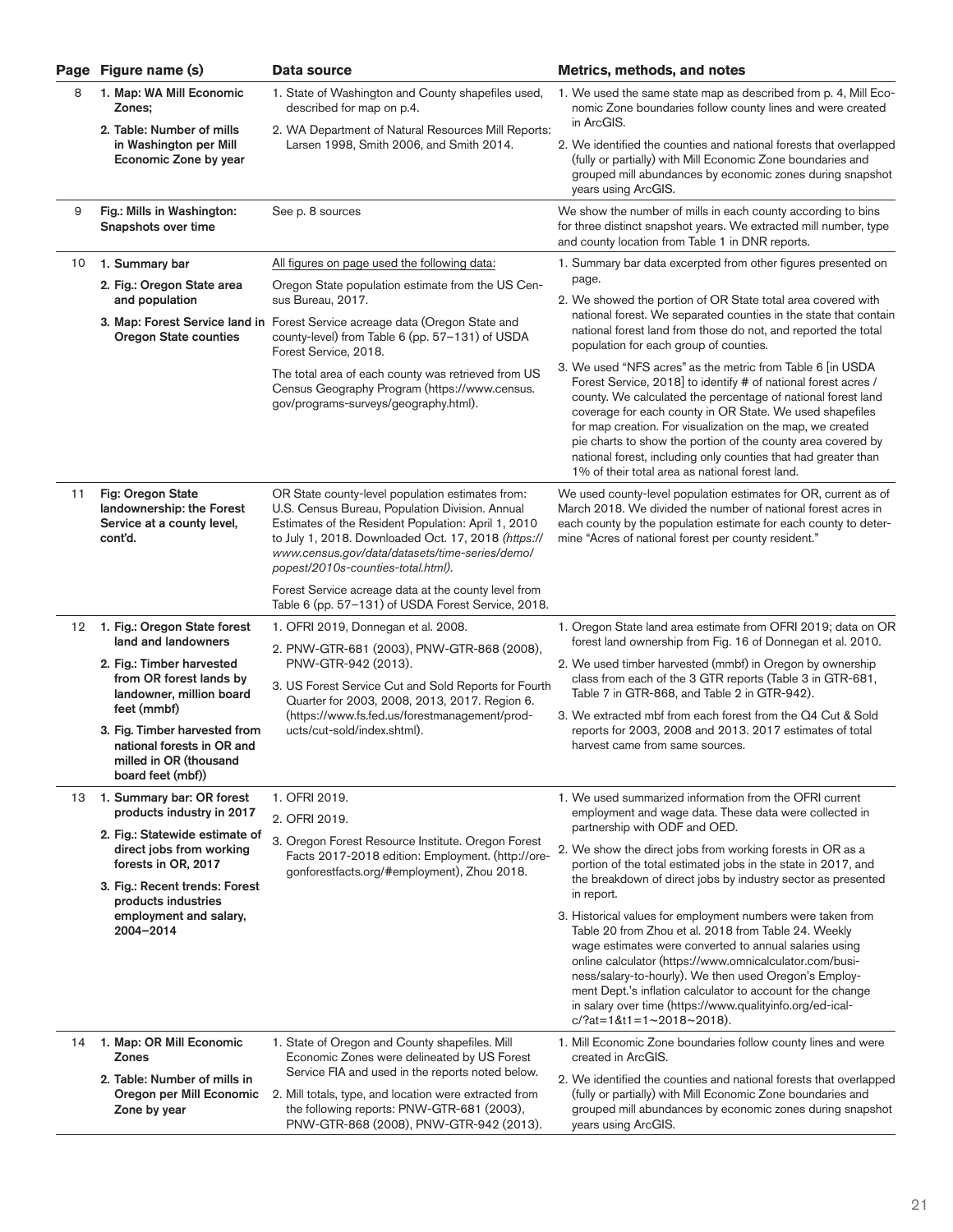| Page | Figure name (s)                                                                 | Data source                                                                                                                                                                                                                                                                                                                                                                        | <b>Metrics, methods, and notes</b>                                                                                                                                                                                                                                                                                                                                                                                                                                                                                                                                                                                                                                                                                                                                                                                                                                                                               |
|------|---------------------------------------------------------------------------------|------------------------------------------------------------------------------------------------------------------------------------------------------------------------------------------------------------------------------------------------------------------------------------------------------------------------------------------------------------------------------------|------------------------------------------------------------------------------------------------------------------------------------------------------------------------------------------------------------------------------------------------------------------------------------------------------------------------------------------------------------------------------------------------------------------------------------------------------------------------------------------------------------------------------------------------------------------------------------------------------------------------------------------------------------------------------------------------------------------------------------------------------------------------------------------------------------------------------------------------------------------------------------------------------------------|
| 15   | Fig.: Mills in Oregon:<br>Snapshots over time                                   | Mill totals, type, and location were extracted from the<br>following reports: PNW-GTR-681 (2003), PNW-<br>GTR-868 (2008), PNW-GTR-942 (2013).                                                                                                                                                                                                                                      | We extracted mill number, type and county location from GTR<br>reports, specifically Table 12 in 2003, Table 15 in 2008, Table 18<br>in 2013. Economic zones were delineated by US Forest Service<br>FIA and used in all the reports.                                                                                                                                                                                                                                                                                                                                                                                                                                                                                                                                                                                                                                                                            |
| 16   | Map: Timber purchasers, FY<br>$2011 - 2015$                                     | Timber Information System (TIM) data, 2011-2015.                                                                                                                                                                                                                                                                                                                                   | Mapped all businesses with at least one timber sale purchase by<br>business location.                                                                                                                                                                                                                                                                                                                                                                                                                                                                                                                                                                                                                                                                                                                                                                                                                            |
| 17   | Map: Restoration-related<br>service contractors, FY<br>$2011 - 2015$            | Federal Procurement Data System (FPDS), 2011-<br>2015.                                                                                                                                                                                                                                                                                                                             | Mapped all businesses with at least one restoration related<br>service contract by business location.                                                                                                                                                                                                                                                                                                                                                                                                                                                                                                                                                                                                                                                                                                                                                                                                            |
| 18   | Map: Washington and Oregon •<br>mills and highway access                        | Database of mill location was provided by Universi-<br>ty of Montana's Bureau of Business and Economic<br>Research (based on reports from 2013).<br>DEM: A 1/3 arc-second DEM was downloaded<br>٠<br>from the USGS TNM Download site (https://view-<br>er.nationalmap.gov/basic/) on 10/11/2018.<br>Roads data was downloaded from US Census<br>٠<br>geospatial porta, Sept. 2016. | All data was clipped to the Region 6 Administrative Boundary<br>Highway polylines were converted to 100 x 100m cell raster<br>format, with non-road cells set to NoData. Cell values were<br>converted to miles (0.0062).<br>Mill points were filtered using the criteria "sawmill" in the Mill<br>Descr column of the attribute data. Selected sawmill points<br>were then snapped to the nearest highway raster location.<br>• Highway Cost Distance layer: A cost distance analysis was<br>conducted using the Cost Distance tool in the ArcGIS 10.2,<br>ArcToolbox. The analysis used the sawmill point layer as the<br>feature source data and the Highway raster layer as the cost<br>raster.<br>Slope-weighted Cost Distance background layer: A second<br>cost distance analysis was conducted using the Highway<br>raster cell locations as the source data and the DEM was used<br>as the cost raster. |
| 19   | Fig.: Mill availability for<br><b>Washington and Oregon</b><br>ranger districts | Same sources as for p.18 above.                                                                                                                                                                                                                                                                                                                                                    | Mill density (per ranger district) and average distance via highway<br>to nearest mill were plotted on the same graph.                                                                                                                                                                                                                                                                                                                                                                                                                                                                                                                                                                                                                                                                                                                                                                                           |